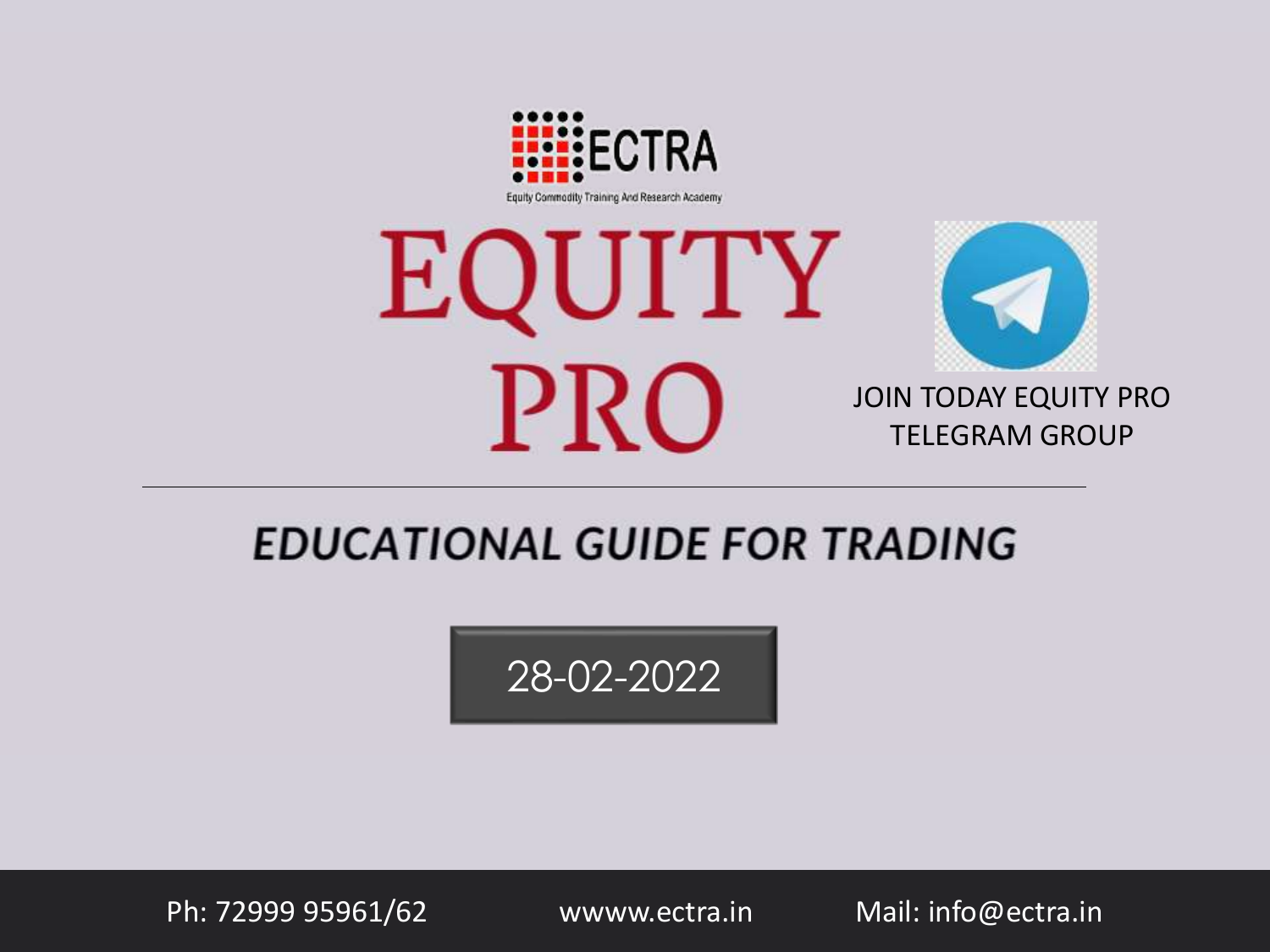

# **ECTRA RULES FOR TRADING**

26-02-2022

# 1. Risk Management

Calculate the risk you're willing to take for each trade. Plan 20 such trades.

# 2. Right Opportunity

Wait for the price to break the resistance to go long; or break the support to go short.

# 3. Retain the profit

Always make sure the profit earned is booked on time.

# 4. Accept fixed loss

Have a mind-set to accept that 3/10 trades will go wrong





# 1. சக்திக்கு உட்பட்டு வியாபாரம்

ஒரு டிவரடுக்கு நாம் ஏற்றுக்ககாள்ளக்கூடிய கதாதகதய நஷ் டத்தத நிர்ணயம் கசய்யவும். அது வபால் 20 டிவரடுக்கு தயாராக இருக்கவேண்டும்.

# 2. வாய்ப்புக்கு காத்திருத்தல்

மேல் எல்லையை தாண்டும்போது வாங்கி விற்கவும், கீழ் எல்தலதய உதடக்கும்வபாது விற்று வாங்கவும் தயாராக இருக்கவும்..

3. கண் ணில் பார்த்த லாபம் கணக்கில்…

டிவரடில் நுதழந்த பிறகு, வரும் லாபம் கண் டிப்பாக கணக்கில் வரவவண் டும். .

# 4. நிர்ணயித்த நஷ்டத்தை ஏற்றுக்கொள்ளவேண்டும்

3/10 வியாபாரம் தவறாகும் என்பதை ஏற்றுக்ககாள்ளும் மனப்பான்தம வேண்டும்.

Ph: 72999 95961/62 **Equity Pro – Educational Guide | Mullional Guide | Guide | Guide | Mail: info@ectra.in**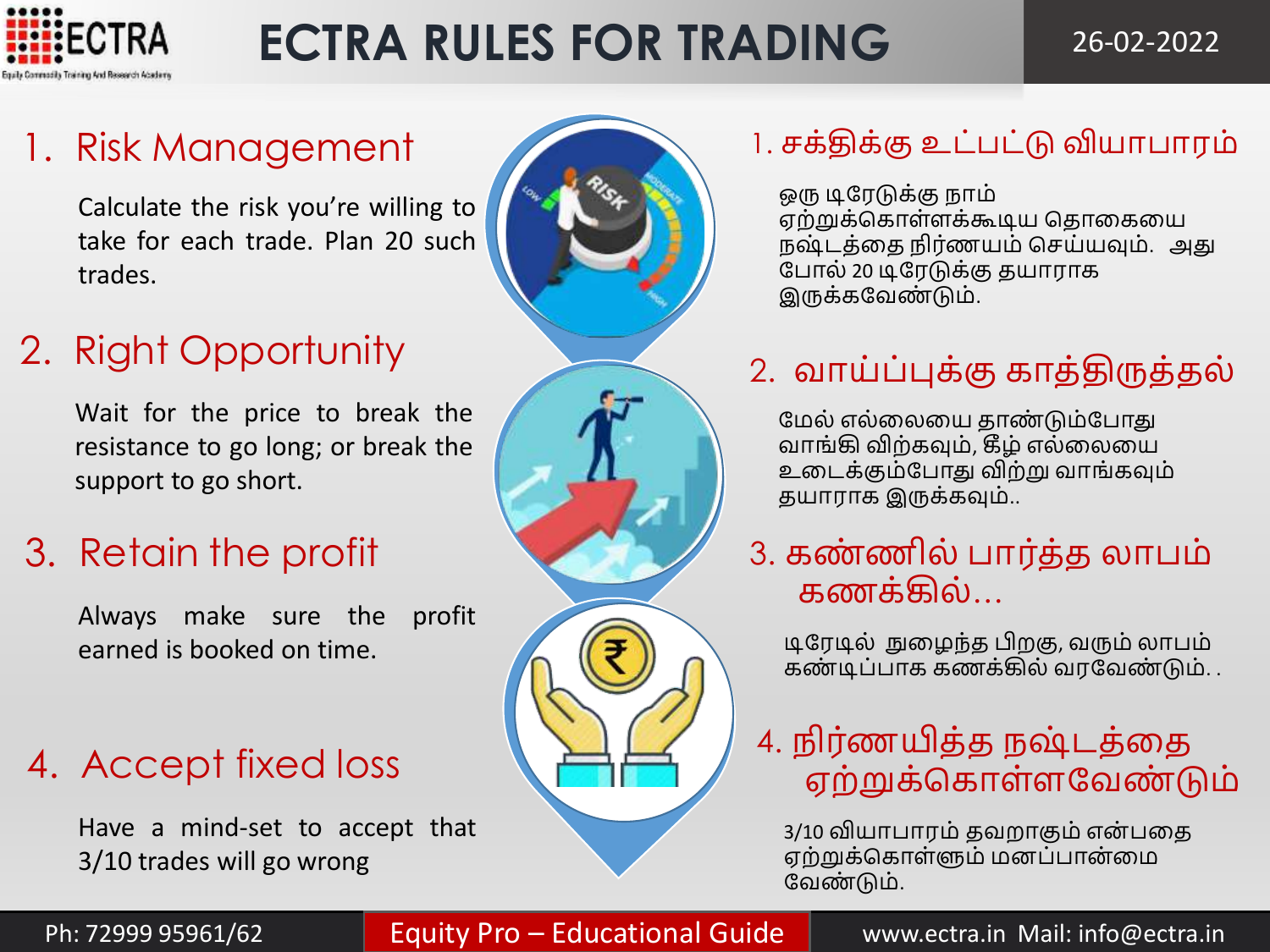



Ph: 72999 95961/62 **Company Pro – Educational Guide Cuide Multish** Mail: info@ectra.in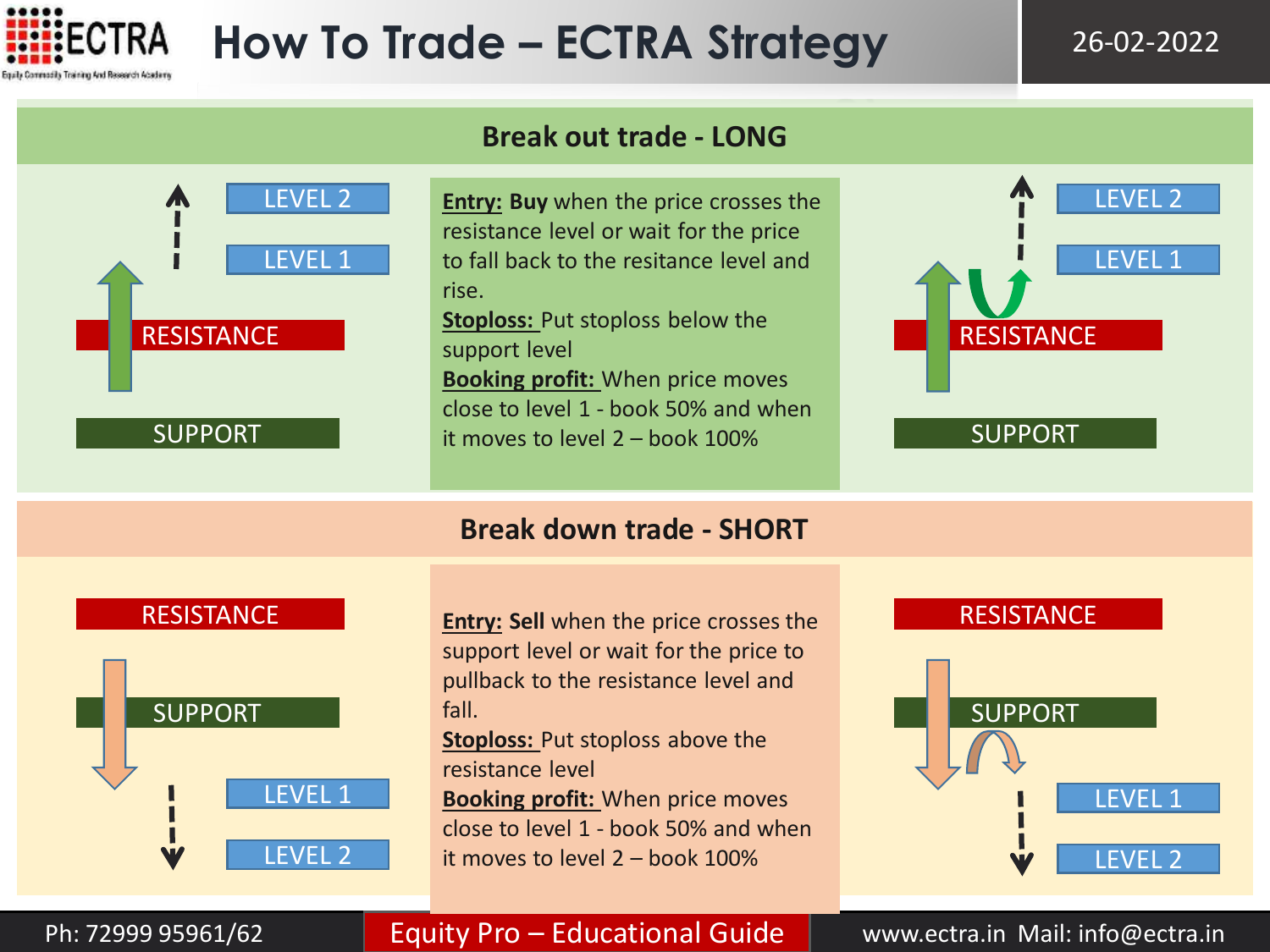

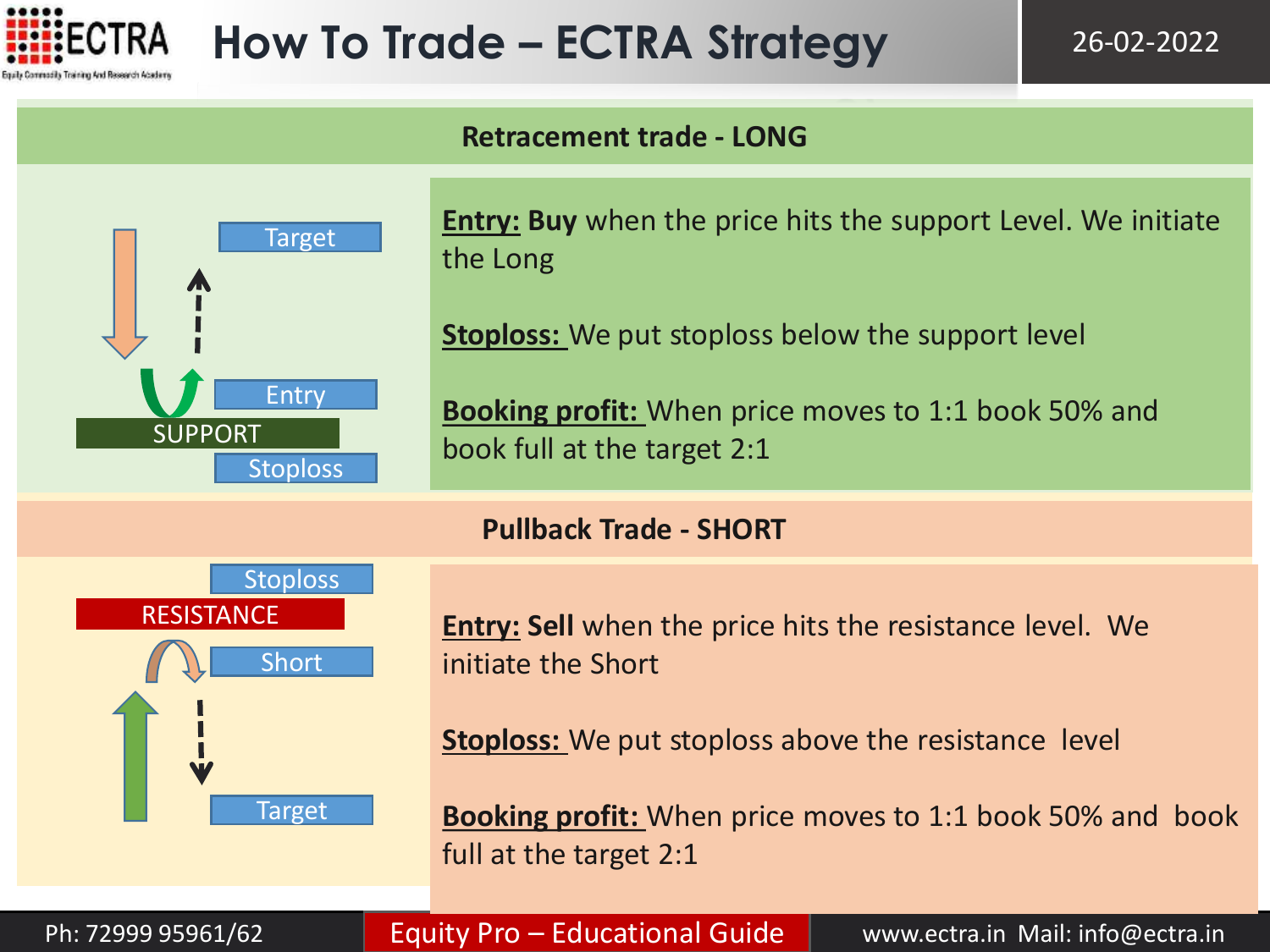

# **How To Trade Gap – ECTRA Strategy**

26-02-2022

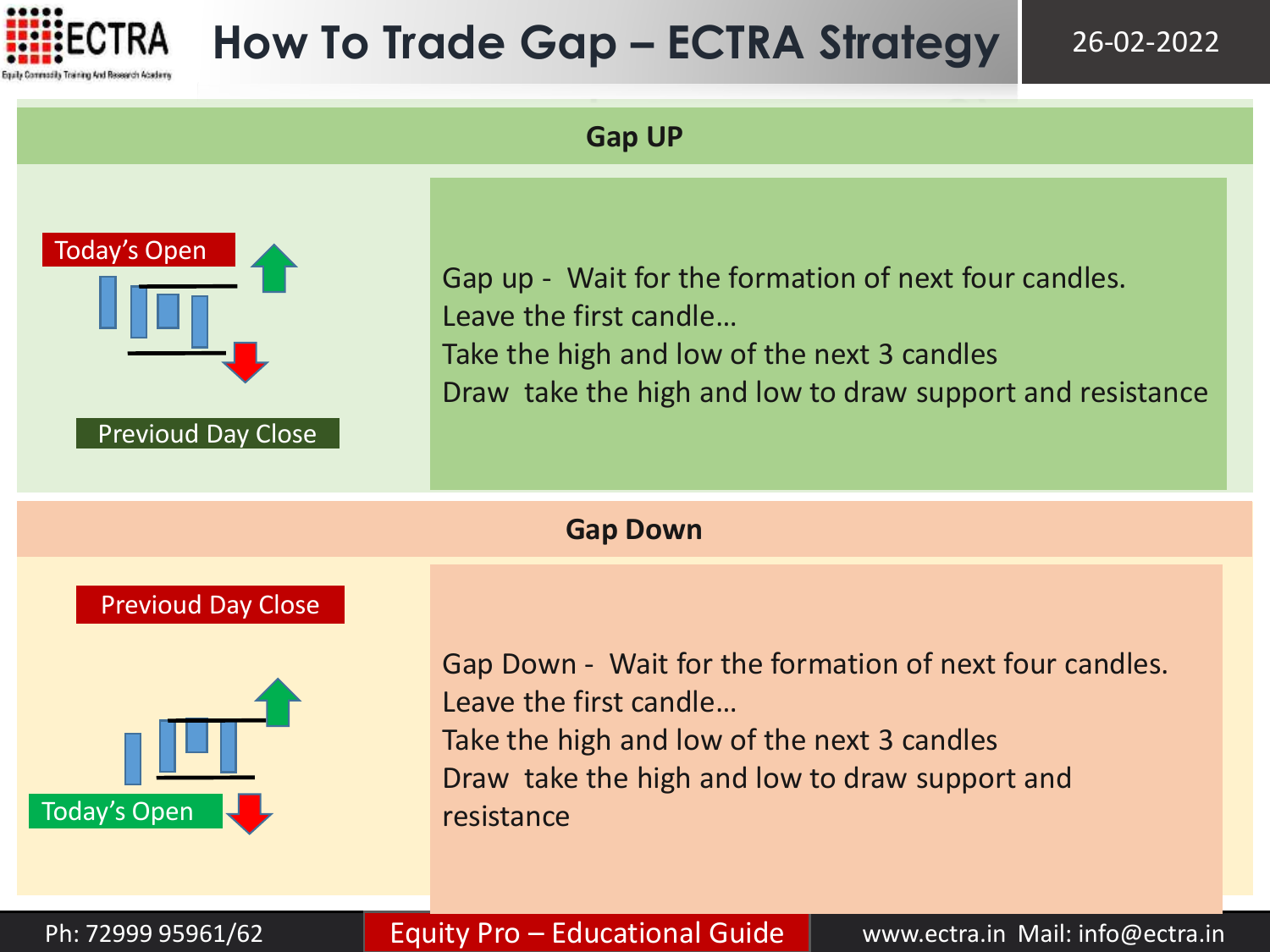

# **TODAY'S OPPORTUNITIES**

Ph: 72999 95961/62 **Equity Pro – Educational Guide | Www.ectra.in Mail: info@ectra.in**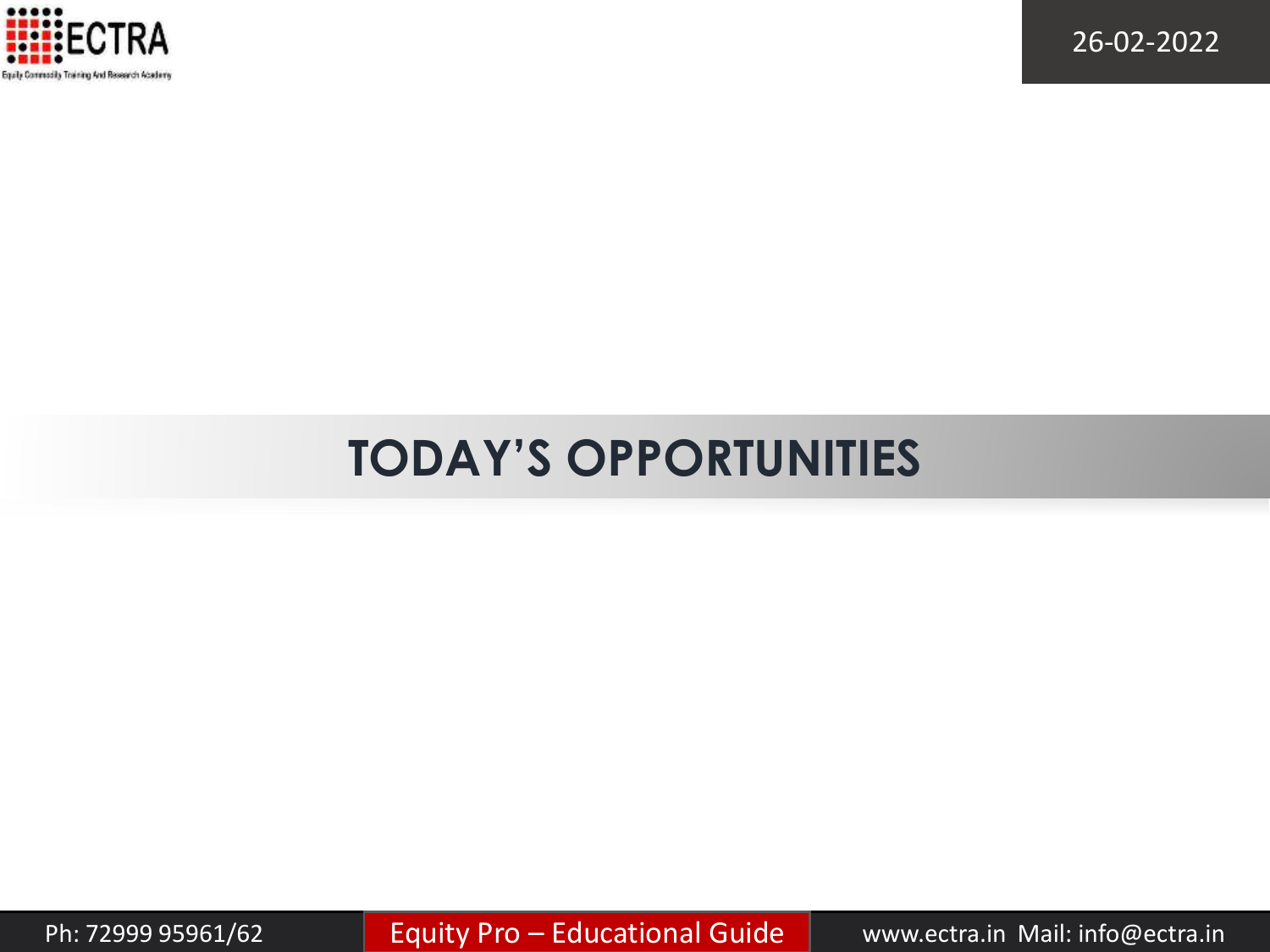

# **FUTURES NIFTY SPECIAL TRADE** 26-02-2022

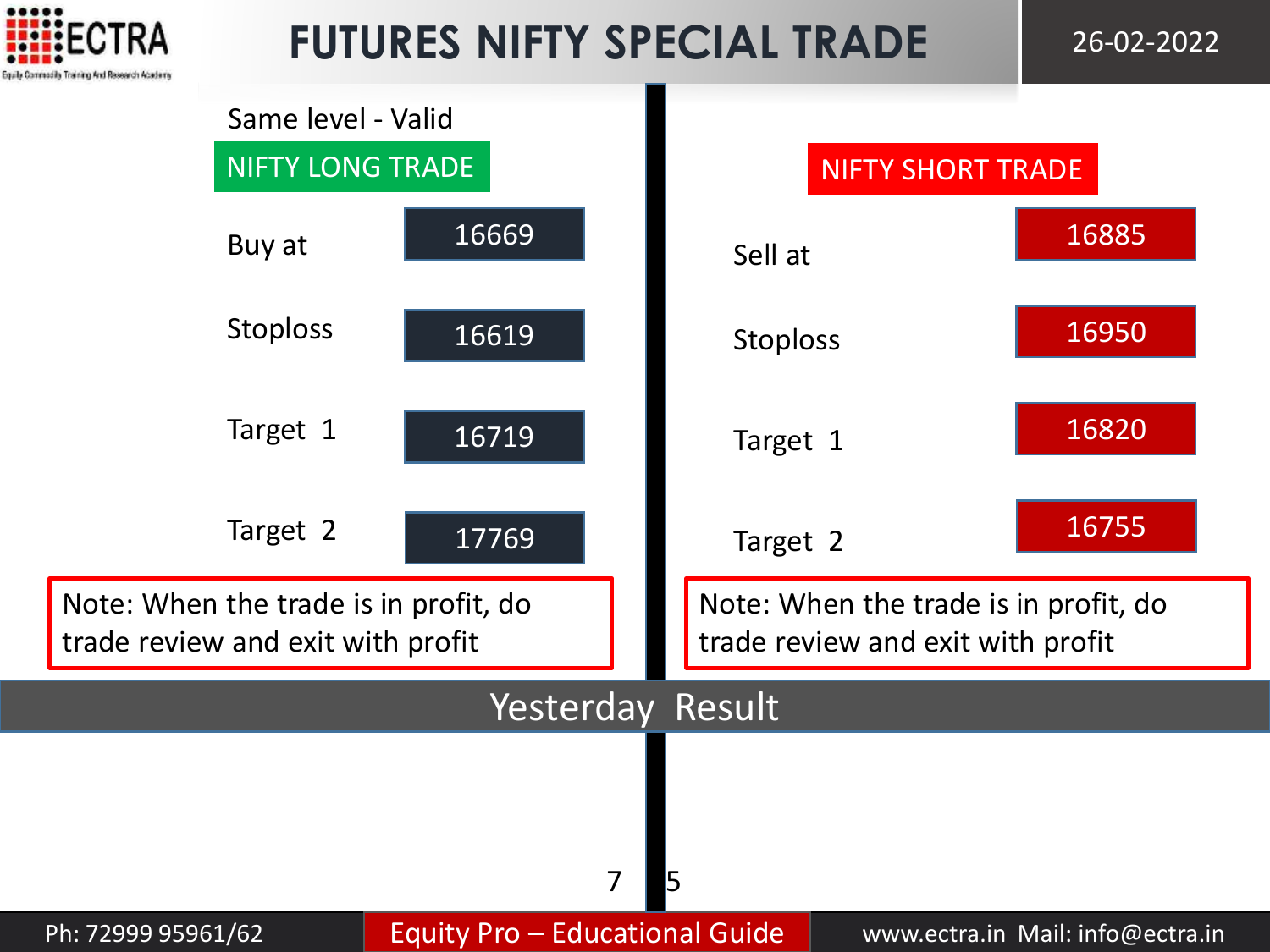

# **FUTURES TRADES** 26-02-2022

|                  |     | Long                           |         |         | <b>Short</b>                 |         |         |  |
|------------------|-----|--------------------------------|---------|---------|------------------------------|---------|---------|--|
| <b>Scrip</b>     | Qty | Resistance<br><b>Buy Above</b> | Level 1 | Level 2 | Support<br><b>Sell Below</b> | Level 1 | Level 2 |  |
|                  |     |                                |         |         |                              |         |         |  |
| <b>BANKNIFTY</b> | 25  | 36660                          | 36770   | 36840   | 36510                        | 36400   | 36230   |  |
|                  |     |                                |         |         |                              |         |         |  |
| <b>TCS</b>       | 300 | 3535                           | 3553    | 3578    | 3515                         | 3499    | 3474    |  |

Ph: 72999 95961/62 **Equity Pro – Educational Guide Www.ectra.in Mail: info@ectra.in**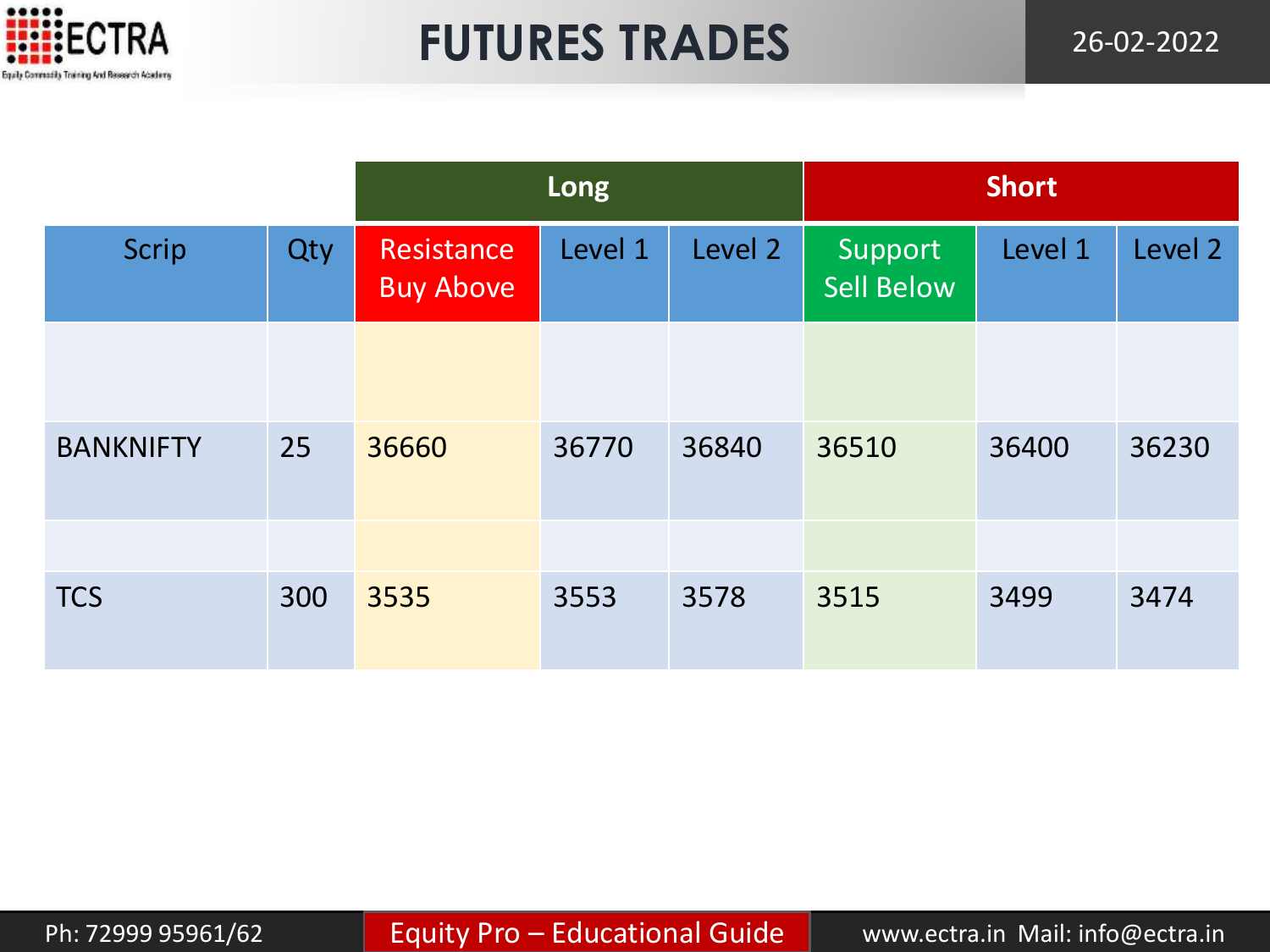

| <b>Breakout Tradel</b>                                   |                                                                                        |                                       | Long            |                   | <b>Short</b>                           |                                  |                |  |  |  |
|----------------------------------------------------------|----------------------------------------------------------------------------------------|---------------------------------------|-----------------|-------------------|----------------------------------------|----------------------------------|----------------|--|--|--|
| <b>Scrip</b>                                             | <b>Risk</b><br>Per<br><b>Share</b>                                                     | <b>Resistance</b><br><b>Buy Above</b> | Level 1         | Level 2           | Support<br><b>Sell</b><br><b>Below</b> | Level 1                          | Level 2        |  |  |  |
| <b>TECHM</b>                                             |                                                                                        | 1397                                  | 1409            | 1424              | 1385                                   | 1375                             | 1362           |  |  |  |
| <b>AXISBAK</b>                                           |                                                                                        | 762                                   | 769             | 778               | 754                                    | 747                              | 738            |  |  |  |
| <b>CIPLA</b>                                             |                                                                                        | 927.30                                | 936             | 946               | 915.40                                 | 908                              | 898            |  |  |  |
| <b>Retracement Buy</b>                                   |                                                                                        | Wait for price to hit the levels      |                 |                   | <b>Pullback Sell</b>                   |                                  |                |  |  |  |
| <b>Risk Management: QTY</b><br>Risk Per Trade / Stoploss |                                                                                        | <b>Buy</b>                            | <b>Stoploss</b> | Target 1<br>/2    | Sell                                   | <b>Stoploss</b>                  | Target         |  |  |  |
| <b>HINDALCO</b>                                          | 45                                                                                     | 511.60                                | 509.10          | 514.10<br>/516.65 |                                        |                                  |                |  |  |  |
| LT                                                       | 13                                                                                     |                                       |                 |                   | 1794                                   | 1802                             | 11786<br>/1778 |  |  |  |
|                                                          | When price hit 1:1 profit, book 50% and for balance quantity push the Stoploss to cost |                                       |                 |                   |                                        |                                  |                |  |  |  |
| Ph: 72999 95961/62                                       |                                                                                        | Equity Pro - Educational Guide        |                 |                   |                                        | www.ectra.in Mail: info@ectra.in |                |  |  |  |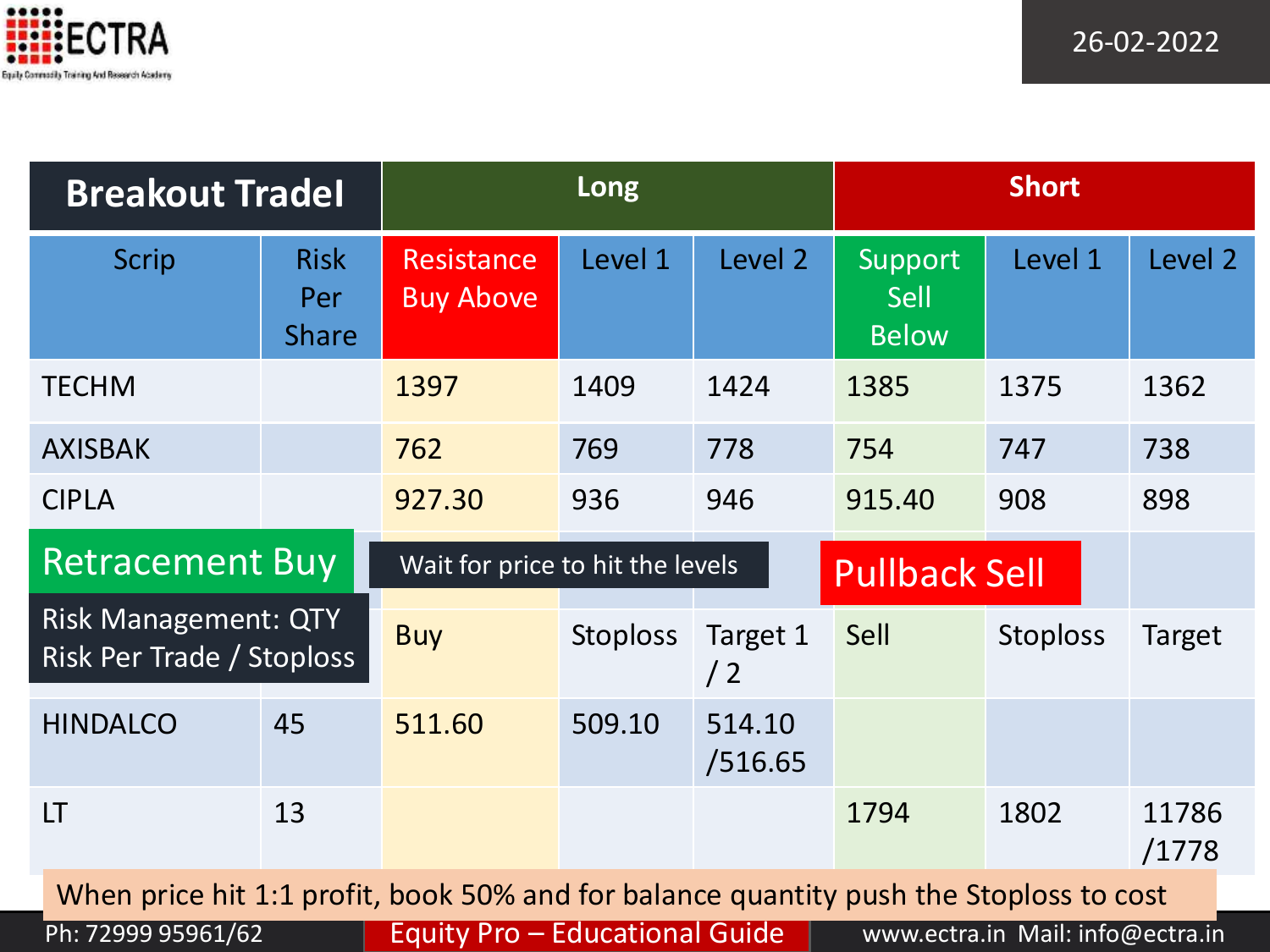

### **NATIONAL ALUMINIUM COMPANY LTD**

### PRICE – Rs 117.30/– SUP: 110 RES : 123, 131

### **NATIONAL ALUMINIUM COMPANY LTD**

(NALCO) is a Navratna Central Public Sector Enterprise (CPSE) under Ministry of Mines Government of India. The Company is a group `A' CPSE having integrated and diversified operations in mining metal and power. Presently Government of India holds 51.50% stake in NALCO. The company is one of the largest integrated Bauxite-Alumina-Aluminium- Power Complex in the Country. The Company has a 68.25 lakh TPA Bauxite Mine & 21.00 lakh TPA (normative capacity) Alumina Refinery located at Damanjodi in Koraput district of Odisha and 4.60 lakh TPA Aluminium Smelter & 1200MW Captive Power Plant located at Angul Odisha. NALCO has bulk shipment facilities at Vizag port for export of Alumina/Aluminium and import of caustic soda and also utilizes the facilities at Kolkata and Paradeep Ports. The Company has registered sales offices in Delhi Kolkata Mumbai Chennai and Bangalore and 9 operating stockyards at various locations in the Country to facilitate domestic marketing.The Company is the lowest-cost producer of metallurgical grade alumina in the World as per Wood McKenzie report. With sustained quality products the Company was rated 2nd highest net export earning CPSE in 2018-19 as per Public Enterprise Survey report. NALCO was incorporated in 7th January of the year 1981. The company also bagged the award for Best Export Performance in the Dun & Bradstreet PSU Awards 2019. The Company has received the EEPC Eastern Region Export Award for the year 2016-17 in a function held at Kolkata on 31.08.2019.

### Investment Rule

Invest only 5% of the total investment

Plan to book 50% profit around the level-1.

Exit completely at the second level

When the price goes below the support level, if not comfortable, exit at small loss

|                         |        |        |        |        |            | Stock                   | Entry              |       | Exit            |       |
|-------------------------|--------|--------|--------|--------|------------|-------------------------|--------------------|-------|-----------------|-------|
|                         | Dec 21 | Sep 21 | Jun 21 | Mar 21 | Dec 20     | Name                    | Date               | Price | Date            | Price |
| ∥ncome                  | 3773   | 3592   | 2474   | 2821   |            | 2378 Shankara Building  | 21-02-22 706.60    |       |                 |       |
| Other Income            | 71.99  | 42.41  | 31.74  | 52.99  |            | 36.18 Polyplex Corp     | 14-02-22 2099      |       |                 |       |
| <b>Operating Profit</b> | 1262   | 1169   | 612    | 997    | 470        | Voltaamp Transfor       | 07-02-22 2092      |       |                 |       |
|                         |        |        |        |        |            | Cholafindholding        | 31-01-21 693.20    |       |                 |       |
| Interest                | 1.91   | 1.82   | 1.77   | 1.71   |            | 1.74 VLS FINANCE        | 24-01-22 211.90    |       |                 |       |
| Net Profit              | 830    | 747    | 347    | 935    |            | 239 Fiem Industries Ltd | 17-01-22 1324      |       |                 |       |
| Equity                  | 918.32 | 918.32 | 918.32 | 918.32 | 932.81 TCI |                         | $03 - 01 - 22$ 746 |       | $ 13-01-22 849$ |       |

### Ph: 72999 95961/62 **Equity Pro – Educational Guide | www.ectra.in Mail: info@ectra.in**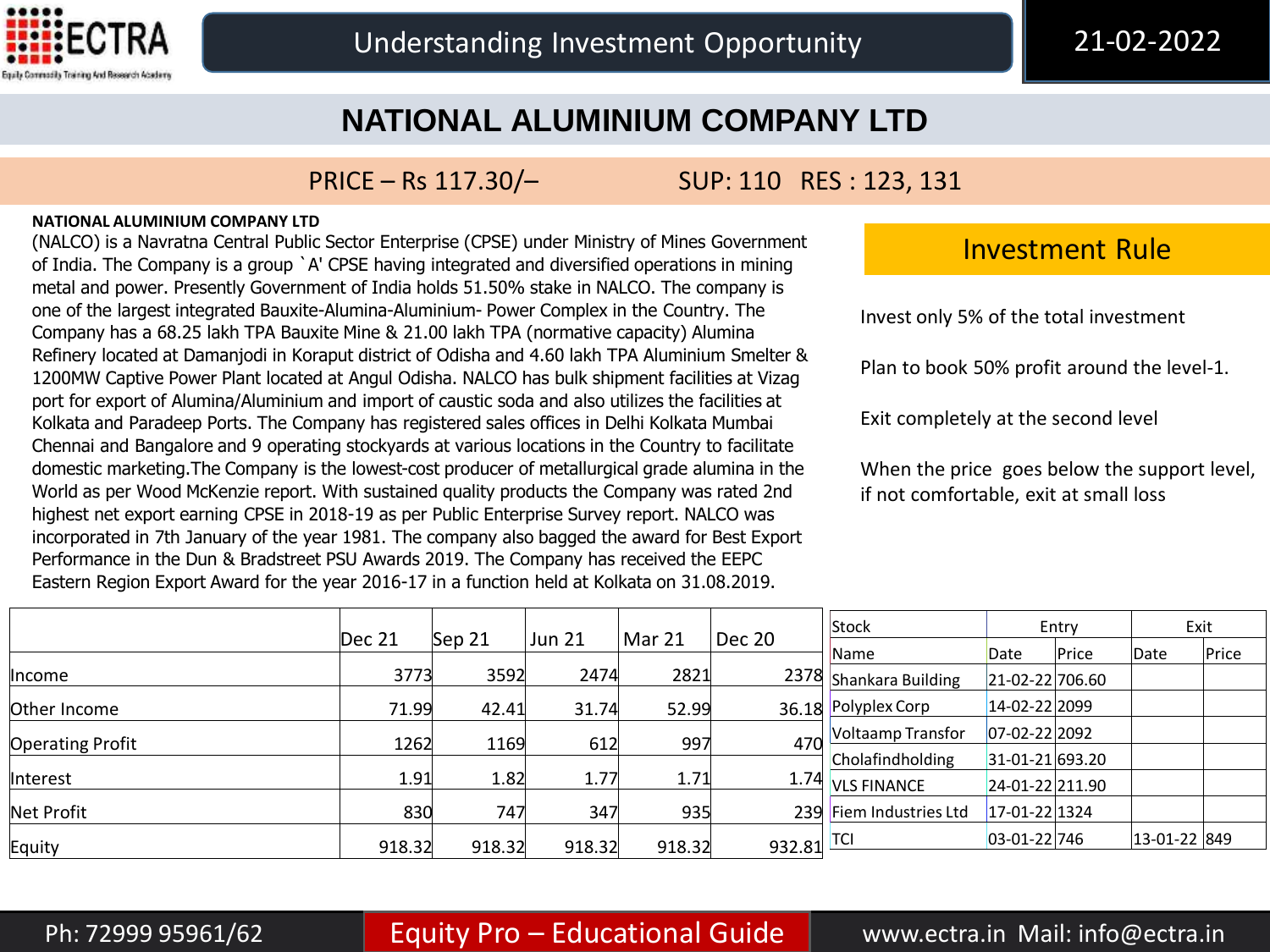| FCT<br>sodily Training And Research Academy | Sectoral View                                                                                                                                          |                      | <b>Pivot Tab</b> |  |  |  |
|---------------------------------------------|--------------------------------------------------------------------------------------------------------------------------------------------------------|----------------------|------------------|--|--|--|
| <b>SectorRa</b>                             |                                                                                                                                                        | <b>View</b>          |                  |  |  |  |
| <b>Banking</b>                              |                                                                                                                                                        | On a pullback rally  |                  |  |  |  |
| Auto                                        |                                                                                                                                                        | On a pullback rally  |                  |  |  |  |
| <b>FMCG</b>                                 |                                                                                                                                                        | On a pullback rally  |                  |  |  |  |
| Pharma                                      |                                                                                                                                                        | On a pullback rally  |                  |  |  |  |
| IT                                          |                                                                                                                                                        | On a pullback rally  |                  |  |  |  |
| Metal                                       |                                                                                                                                                        | On a strong pullback |                  |  |  |  |
|                                             | <b>THIS MONTH 2021</b>                                                                                                                                 |                      |                  |  |  |  |
| FII                                         |                                                                                                                                                        | <b>DII</b>           |                  |  |  |  |
|                                             | $-41,771.60$                                                                                                                                           | 37,941.25            |                  |  |  |  |
| USSHh                                       | Gujart Ambuja Export-186.10/-<br>As per the market information, there is a buying interest<br>in this company by institutions. Try small quantity with |                      |                  |  |  |  |

|                       | Company             | S <sub>2</sub> | S <sub>1</sub> | Pivot | R1    | R <sub>2</sub> |
|-----------------------|---------------------|----------------|----------------|-------|-------|----------------|
|                       | ADANIPORTS          | 629.5          | 643.2          | 665.6 | 679.2 | 701.6          |
|                       | <b>ASIANPAINT</b>   | 2958           | 3011           | 3104  | 3157  | 3251           |
| Pivot Tab             | <b>AXISBANK</b>     | 696.8          | 712.2          | 740.7 | 756   | 784.5          |
|                       | <b>BAJAJ-AUTO</b>   | 3352           | 3394           | 3476  | 3518  | 3601           |
|                       | <b>BAJAJFINSV</b>   | 14753          | 15001          | 15449 | 15697 | 16145          |
|                       | <b>BAJFINANCE</b>   | 6392           | 6499           | 6700  | 6807  | 7007           |
|                       | <b>BHARTIARTL</b>   | 624.9          | 647.5          | 668   | 690.6 | 711.1          |
|                       | <b>BPCL</b>         | 318            | 325.7          | 338.9 | 346.6 | 359.8          |
|                       | <b>BRITANNIA</b>    | 3361           | 3398           | 3451  | 3488  | 3541           |
|                       | <b>CIPLA</b>        | 876.7          | 885.9          | 897.3 | 906.5 | 917.9          |
|                       | COALINDIA           | 144.5          | 147.7          | 152.3 | 155.5 | 160.1          |
| rally                 | <b>DIVISLAB</b>     | 3780           | 3857           | 3994  | 4072  | 4209           |
|                       | DRREDDY             | 3995           | 4039           | 4094  | 4138  | 4193           |
|                       | <b>EICHERMOT</b>    | 2523           | 2563           | 2627  | 2666  | 2731           |
| rally                 | <b>GRASIM</b>       | 1458           | 1498           | 1576  | 1616  | 1694           |
|                       | <b>HCLTECH</b>      | 1066           | 1082           | 1109  | 1125  | 1152           |
|                       | <b>HDFC</b>         | 2287           | 2313           | 2357  | 2383  | 2427           |
| rally                 | <b>HDFCBANK</b>     | 1363           | 1387           | 1431  | 1454  | 1499           |
|                       | <b>HDFCLIFE</b>     | 510.4          | 522.7          | 541.4 | 553.7 | 572.3          |
|                       | <b>HEROMOTOCO</b>   | 2337           | 2418           | 2522  | 2603  | 2706           |
| rally                 | <b>HINDALCO</b>     | 494.3          | 505.9          | 516.6 | 528.2 | 538.9          |
|                       | <b>HINDUNILVR</b>   | 2108           | 2138           | 2190  | 2219  | 2272           |
|                       | <b>ICICIBANK</b>    | 687            | 696.5          | 711.8 | 721.3 | 736.6          |
| rally                 | <b>INDUSINDBK</b>   | 825.7          | 848            | 891.2 | 913.5 | 956.6          |
|                       | <b>INFY</b>         | 1642           | 1659           | 1687  | 1703  | 1731           |
|                       | ioc                 | 105            | 107.6          | 111.9 | 114.5 | 118.8          |
| <b>illback</b>        | <b>ITC</b>          | 203.6          | 206.5          | 209.9 | 212.8 | 216.2          |
|                       | <b>JSWSTEEL</b>     | 541.7          | 555.8          | 580.2 | 594.3 | 618.7          |
|                       | KOTAKBANK           | 1714           | 1748           | 1811  | 1846  | 1909           |
|                       | LT                  | 1721           | 1739           | 1770  | 1788  | 1819           |
|                       | M&M                 | 764.9          | 780.8          | 806.3 | 822.2 | 847.7          |
|                       | <b>MARUTI</b>       | 7880           | 8038           | 8312  | 8470  | 8745           |
|                       | <b>NESTLEIND</b>    | 17351          | 17550          | 17760 | 17959 | 18168          |
|                       | NIFTY <sub>50</sub> | 15884          | 16066          | 16386 | 16568 | 16888          |
|                       | <b>NTPC</b>         | 120.5          | 122.6          | 125.8 | 128   | 131.2          |
|                       | ONGC                | 151.8          | 154.1          | 158.2 | 160.5 | 164.6          |
|                       | <b>POWERGRID</b>    | 186.5          | 189.3          | 192.6 | 195.4 | 198.7          |
| $\mathsf I$           | <b>RELIANCE</b>     | 2181           | 2216           | 2278  | 2312  | 2374           |
|                       | <b>SBILIFE</b>      | 1010           | 1030           | 1061  | 1081  | 1112           |
|                       | <b>SBIN</b>         | 455.7          | 463.3          | 475.6 | 483.2 | 495.6          |
| 37,941.25             | SHREECEM            | 21990          | 22545          | 23387 | 23942 | 24784          |
|                       | SUNPHARMA           | 801            | 809            | 823   | 831   | 844.9          |
|                       | TATACONSUM          | 647.8          | 662            | 688.3 | 702.5 | 728.8          |
|                       | <b>TATAMOTORS</b>   | 374.9          | 400.4          | 431   | 456.5 | 487.1          |
|                       | <b>TATASTEEL</b>    | 1036           | 1057           | 1089  | 1110  | 1142           |
|                       | <b>TCS</b>          | 3332           | 3366           | 3425  | 3459  | 3518           |
| <i>xying interest</i> | <b>TECHM</b>        | 1285           | 1310           | 1355  | 1380  | 1425           |
| uantity with          | <b>TITAN</b>        | 2351           | 2378           | 2422  | 2449  | 2493           |
|                       | <b>ULTRACEMCO</b>   | 6230           | 6316           | 6482  | 6569  | 6735           |
|                       | <b>UPL</b>          | 589.8          | 610.4          | 642.6 | 663.2 | 695.3          |
|                       | <b>WIPRO</b>        | 516.4          | 527.3          | 542.1 | 553.1 | 567.9          |

stoploss of 169/-

### Ph: 72999 95961/62 **Equity Pro – Educational Guide Www.ectra.in Mail: info@ectra.in**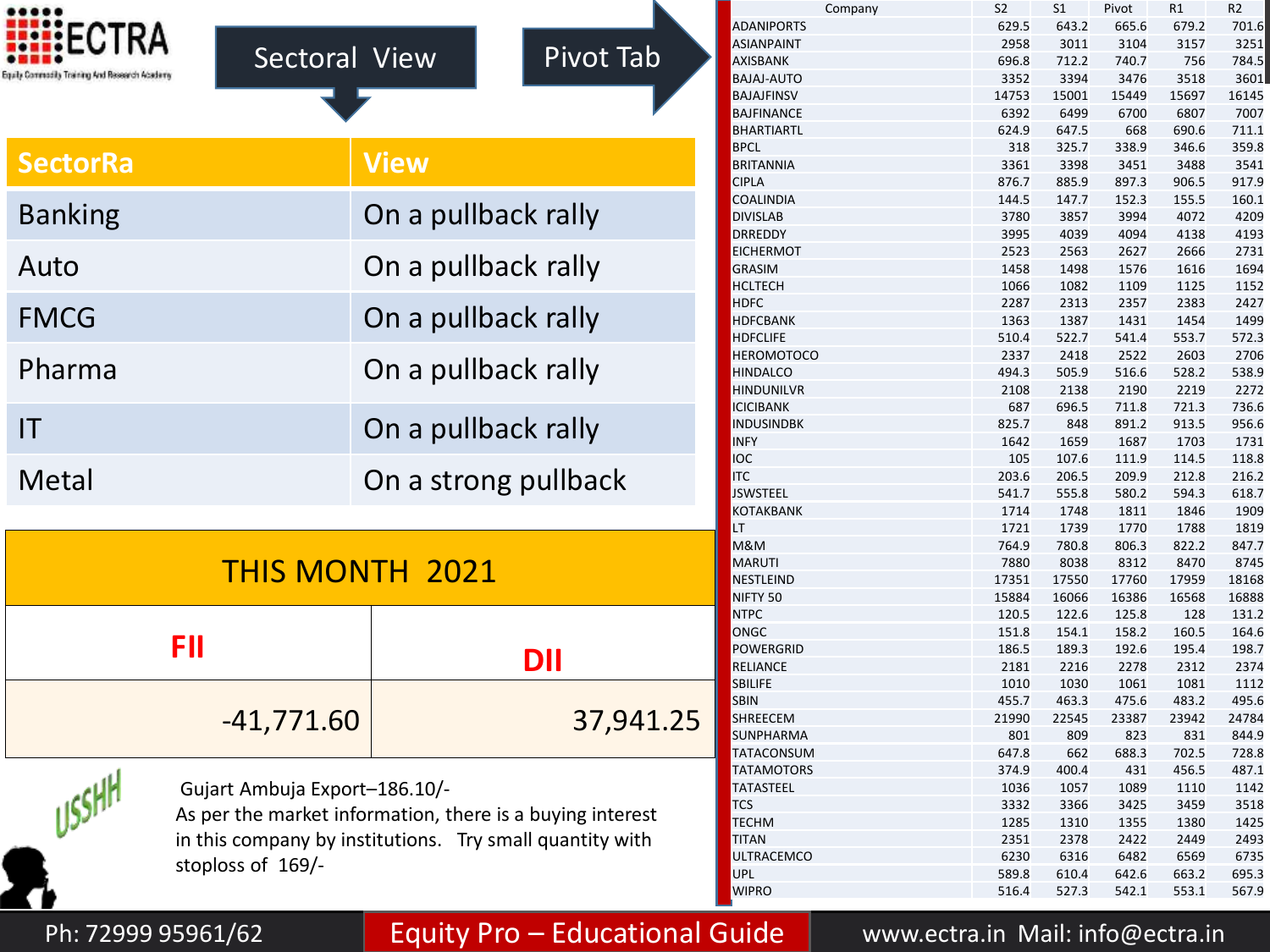

## **FOLLOW US ON SOCIAL MEDIA**

# OO O @ectrafinacademy

# **TONIE ECTRA TV ENGLISH / ECTRA TV TAMIL**

Ph: 72999 95961/62 **Equity Pro – Educational Guide | Warman Mail:** info@ectra.in Mail: info@ectra.in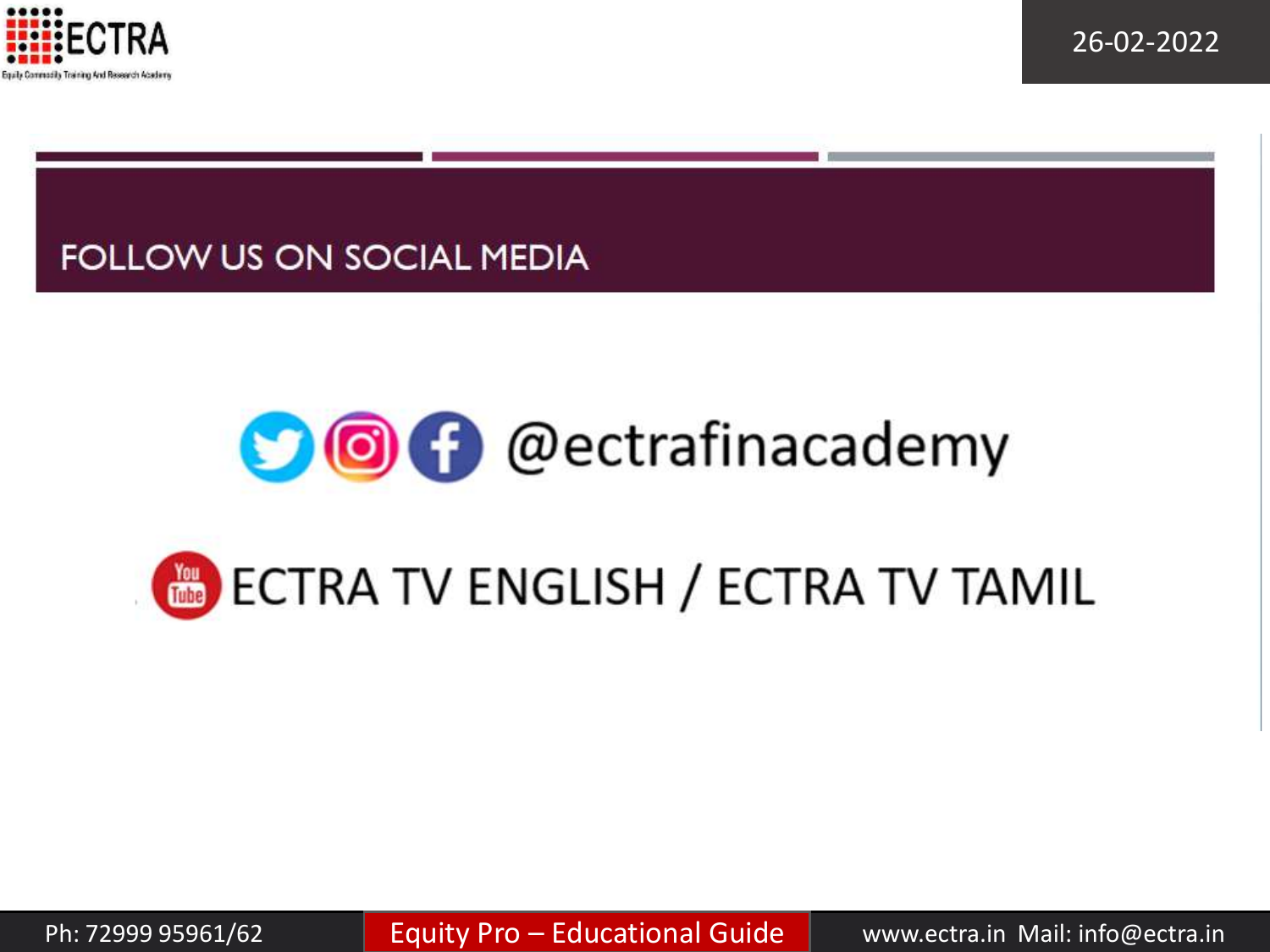

ECTRA is neither SEBI registered investment advisor nor Financial market advisor. Ectra is engaged in educating the market participants to understand the opportunities and risk in this market. ECTRA educates the participants to identify the support and resistance levels to take suitable action for investment and trade. As well ECTRA educates on how important is the risk management based individuals risk appetite. Participants have to apply their due diligence before taking any trade.